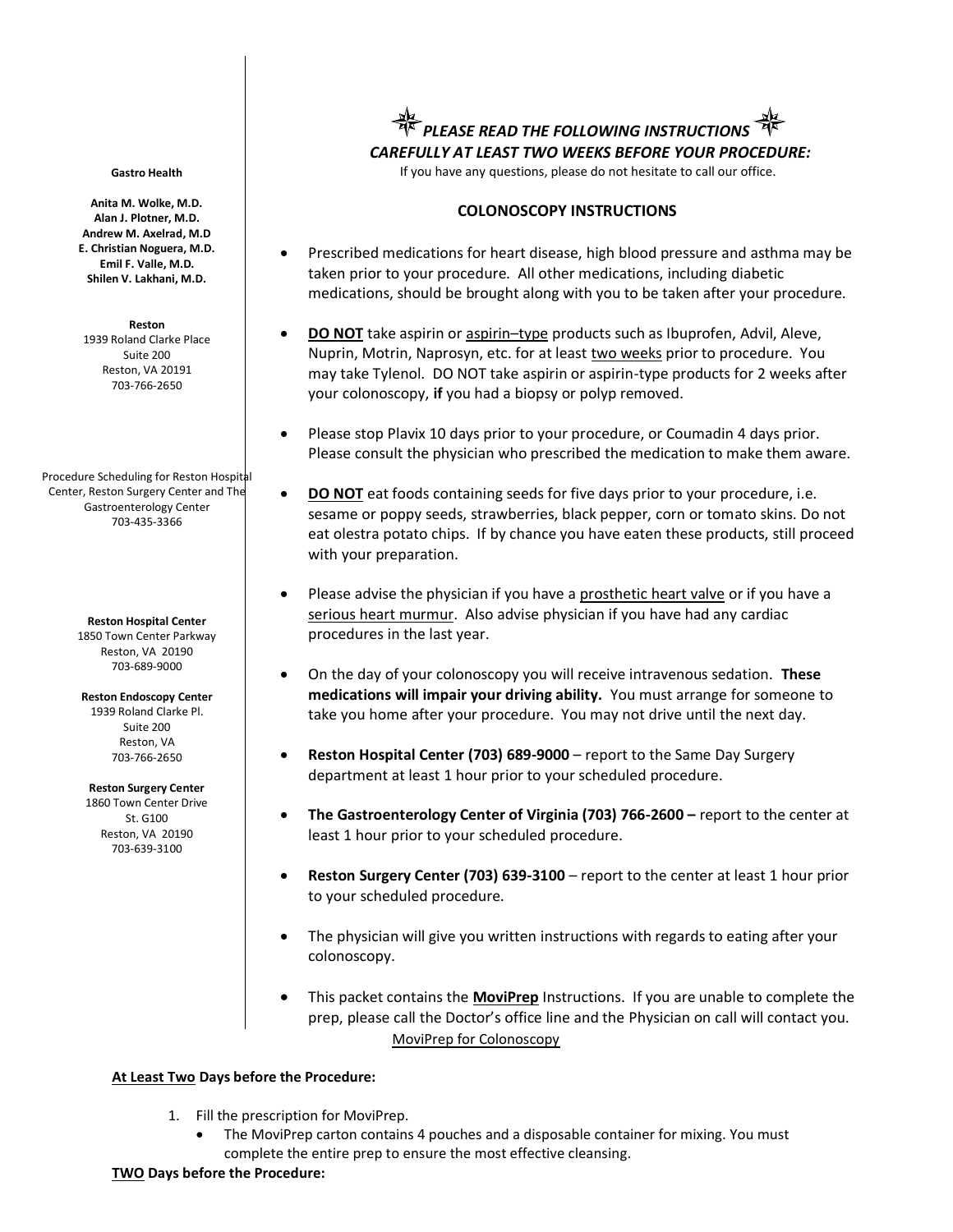- 1. At dinner time begin a clear liquid diet (see attached list).
- 2. Drink one bottle of magnesium citrate after dinner (around 7-8pm)
- 3. Continue clear liquids up until bedtime.

### **ONE Day before the Procedure:**

- 4. Drink only clear liquids for breakfast, lunch, dinner, and all snacks (See attached list). Drink at least eight to ten 8 fluid oz. glasses throughout the day.
- 5. At 5:00 p.m., empty 1 Pouch A and 1 Pouch B into the disposable container. Add lukewarm drinking water to the top line of the container. Mix to dissolve.\*
	- The MoviPrep container is divided by 4 marks. Every 15 minutes, drink the solution down to the next mark (approximately 8 oz), until the full liter is complete.
	- Drink 16 oz of clear liquid of your choice
- 6. Once complete with first container of the solution mix up the second container. Empty 1 Pouch A and 1 Pouch B into the disposable container. Add lukewarm drinking water to the top line of the container. Mix to dissolve and refrigerate as you will not need this container until the morning.
- 7. You may continue to drink clear liquids up until bedtime.

# **The Morning of the Procedure:**

- 1. 5 hours prior to your PROCEDURE TIME drink the second container. Drink down one mark every 15 minutes until the liter is complete. If you feel this will take you more than an hour to drink please adjust the time you start the  $2<sup>nd</sup>$  container as you must have NOTHING by mouth 4 hours prior to your procedure.
- 2. It is OK to take your blood pressure or heart medication with enough water to swallow the medications. DO NOT take diabetes medication WITHOUT PRIOR INSTRUCTION from your Primary Care Physician (your dosage may have to be adjusted).

If you have any questions or concerns, please call our office.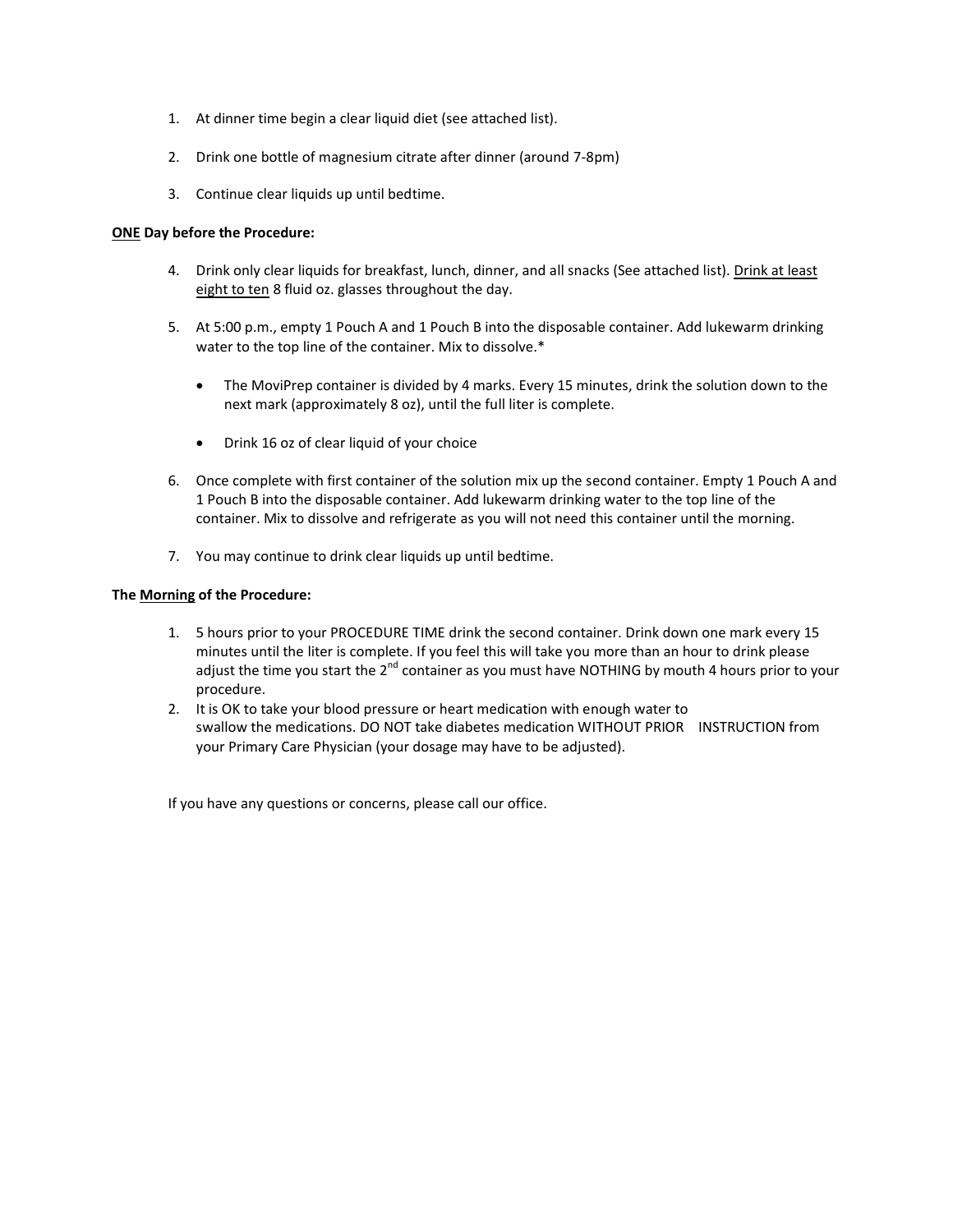# EAR LIQUID DIET

This diet provides fluids that leave little residue and are easily absorbed with minimal digestive activity. This diet is inadequate in all essential nutrients and is recommended only if clear liquids are temporarily needed. **No red or purple** liquids should be consumed!

| <b>Food Group</b>                             | <b>Foods Allowed</b>                                                           | <b>Foods to Avoid</b>                 |
|-----------------------------------------------|--------------------------------------------------------------------------------|---------------------------------------|
| Milk & Beverages<br>No red or purple liquids! | Tea and coffee (no creamer),<br>carbonated beverages, fruit<br>flavored drinks | Milk, creamer, milk drinks            |
| <b>Meats &amp; Meat Substitutes</b>           | None                                                                           | All                                   |
| Vegetables                                    | None                                                                           | All                                   |
| Fruits & Fruit Juices                         | Strained fruit juices: apple,<br>white grape, lemonade                         | Fruit juices with<br>unstrained fruit |
| <b>Grains &amp; Starches</b>                  | None                                                                           | All                                   |
| Soups                                         | Clear broth, consommé                                                          | All others                            |
| Desserts                                      | Clear flavored gelatin, popsicles<br>No red or purple flavors                  | All others                            |
| Fats                                          | None                                                                           | All                                   |
| Miscellaneous                                 | Sugar, honey, syrup, clear hard<br>candy, salt                                 | All others                            |
| <b>Breakfast</b>                              | *The following menu is only a suggestion*<br>Lunch                             | <b>Dinner</b>                         |
| 4 oz. White grape juice<br>6 oz. Clear broth  | 4 oz. Apple juice<br>6 oz. Clear broth                                         | 4 oz. Lemonade<br>6 oz. Clear broth   |

JELL-O®\* JELL-O®\* JELL-O®\* Tea Tea Tea

\* Plain only, no fruit or toppings Jell-O is a registered trademark of Kraft General Foods, Inc.

**Gastro Health** Anita Wolke, M.D. Alan Plotner, M.D. Andrew Axelrad, M.D.